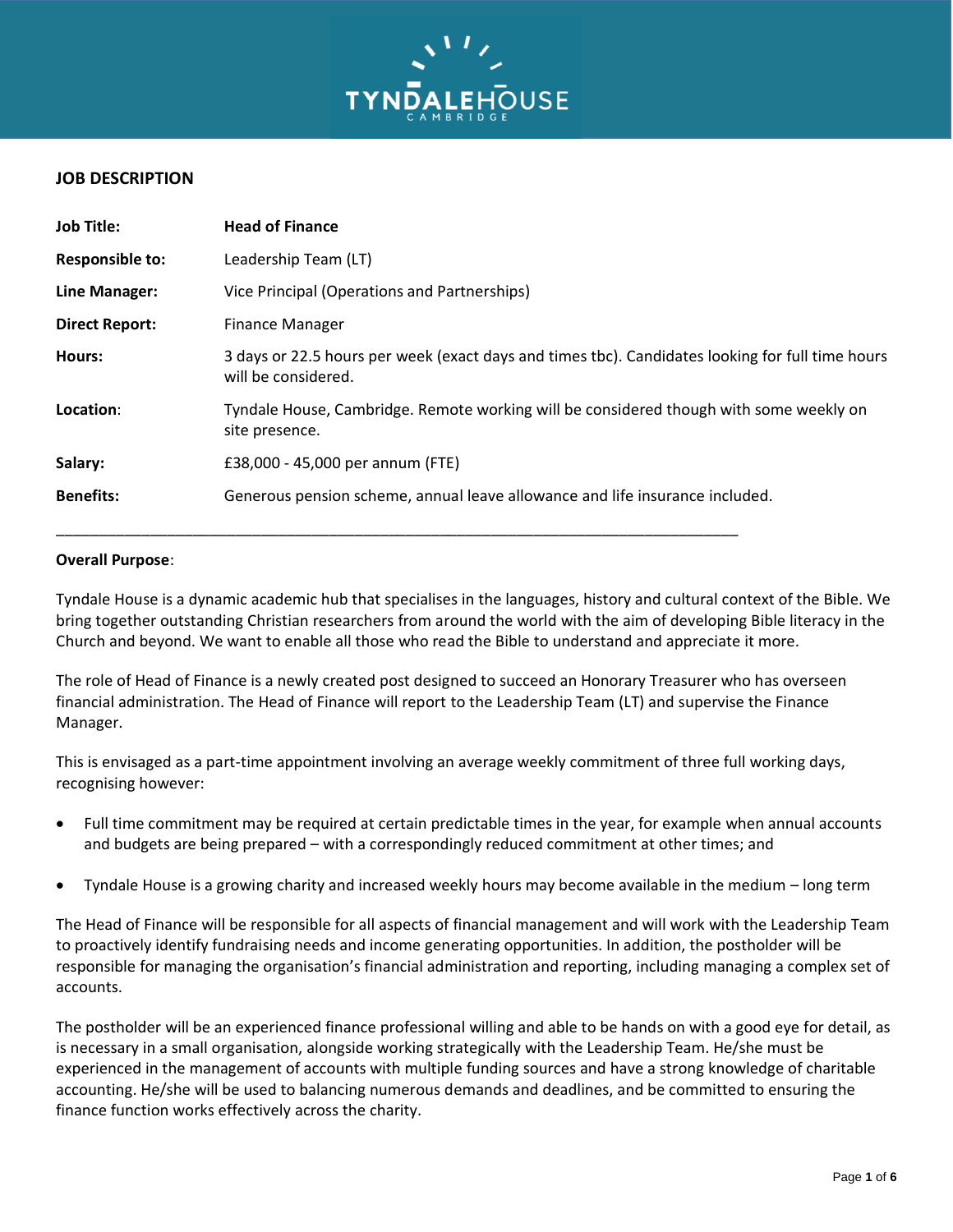

Because of the need to work closely with the Leadership Team to develop the strategy of the charity, it is essential that the post-holder has a whole hearted commitment to the charitable objects of Tyndale House and consequently there is an occupational requirement for the post-holder to be an evangelical Christian who is committed to both the doctrinal position and ethos of Tyndale House.

## **Principal Accountabilities:**

- **1. Finance**
- 1.1 Ensure that appropriate financial policies and procedures are in place and in line with best practice, legislative and regulatory requirements.
- 1.2 Control and administer efficient and effective finance activities compliant with organisational and statutory requirements.
- 1.3 Oversee records of all income, enabling accurate and timely financial reports for the LT as well as donors, particularly on the use of restricted income.
- 1.4 Liaise with the LT to ensure that all fundraising applications include accurate and up to do date financial information.
- 1.5 Oversee the Finance Manager in the day-to-day financial activity relating to cash flow, grants, investments, and other transactions and ensure compliance with regard to VAT, PAYE and other items.
- 1.6 Provide accounting and other technical oversight to the Finance Manager.
- 1.7 Work with the LT to propose, maintain and update annual budgets.
- 1.8 Produce cash flow forecasts and quarterly management accounts and any other financial reports as required by the LT (this will involve reporting for the Business Committee and Board of Trustees).
- 1.9 Work with the auditors and Vice Principal for Operations and Partnerships in the production of the statutory accounts and Trustees' report.
- 1.10 Oversee restricted funds and ensure compliance with donor intent and spending permissions.
- 1.11 Act as a financial controller for building and other significant projects, including assisting the LT with costings, quotations and tendering.
- 1.12 Review financial processes and procedures and identify how to improve and make more efficient.
- 1.13 Work with the LT to support the organisation's objectives and strategic plans.
- 1.14 Ensure all legislation and best practice in finance is understood and implemented within the organisation.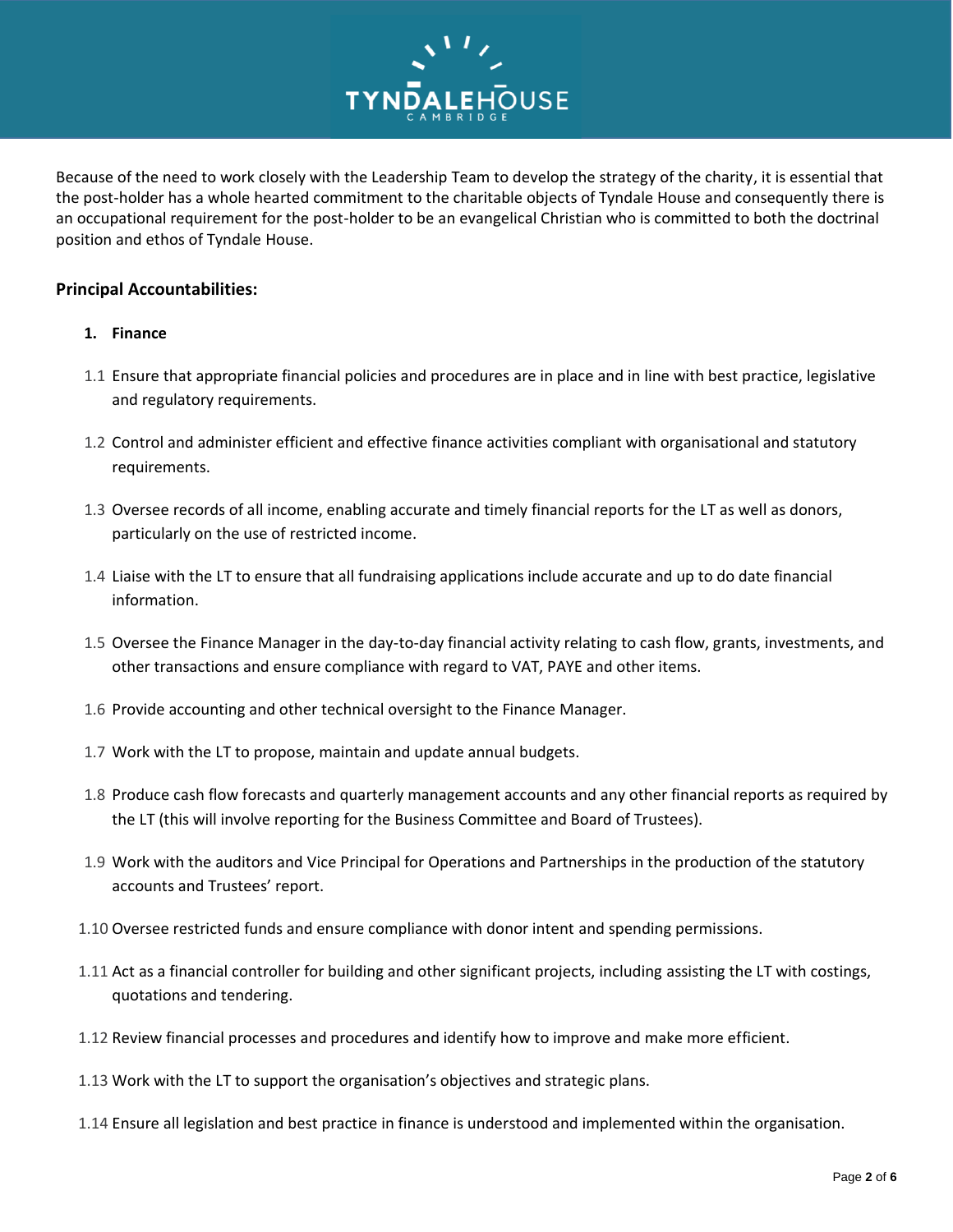

1.15 Through effective communication and coaching, ensure that relevant staff are trained in and adhering to new policies and procedures, driving high performance that contributes to the organisation achieving its goals and encouraging positive behaviours in line with the organisation's values.

#### **2. External Relationships**

- 2.1 Timely reporting to statutory bodies regarding the organisation's financial affairs (i.e. Charity Commission, Companies House etc).
- 2.2 Working closely with the Vice Principal for Operations and Partnerships, support financial negotiations with our suppliers, particularly facilities and premises.
- 2.3 Oversight of relationships with external stakeholders (accountants, banks, lawyers, tax advisors) to access specialist knowledge and advice.

### **3. Other Duties**

- 3.1 Attend and report at LT meetings on a regular basis.
- 3.2 Line manage the Finance Manager and identify appropriate development opportunities for members of the Finance Team.
- 3.3 Assist with fire evacuation procedures and comply with health and safety requirements.
- 3.4 Keep up-to-date with all organisational policies and comply with their requirements.
- 3.5 Actively engage with appraisal processes and take responsibility for own training and professional development.
- 3.6 Able and willing to participate in areas of the wider working life of Tyndale House, including social occasions with residents and library readers.
- 3.7 Other duties that ensure the fulfilment of the role, as agreed with the line manager.

#### **4. Key skills and experience**

- 4.1 Preferably fully qualified accountant or part qualified accountant (minimum AAT Level 4 for example) considered with extensive experience working in the charity sector.
- 4.2 Willing to promote and work according to the Christian ethos of Tyndale House and demonstrate a willingness to engage with the community life at Tyndale House.
- 4.3 Able to deal with confidential matters appropriately.
- 4.4 Experience of producing and managing budgets with diverse income streams and expenditure.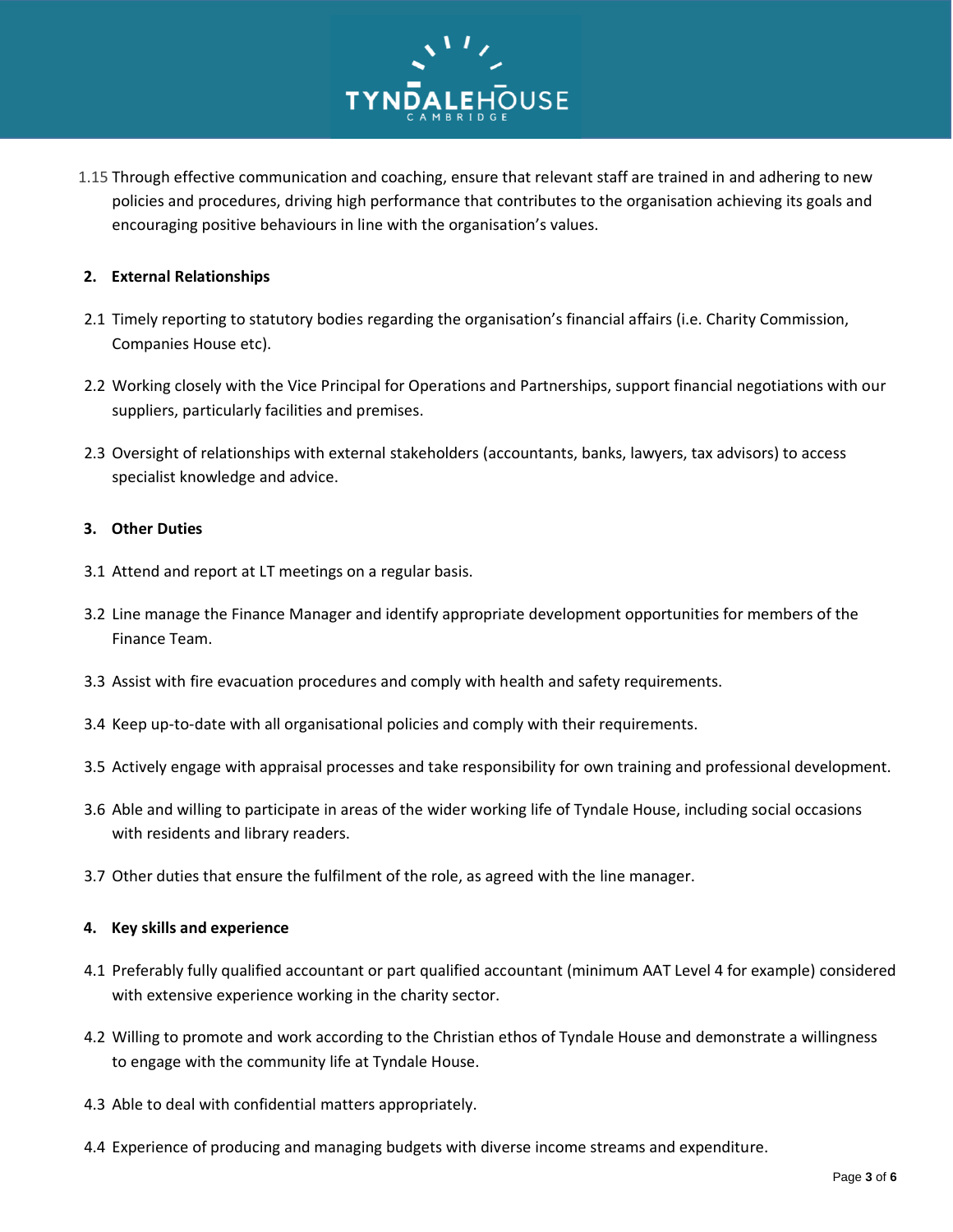

- 4.5 Creative thinker to help new thinking across the organisation.
- 4.6 Experience of developing and managing finance systems and of implementing financial policies, processes and controls.
- 4.7 Ability to lead on long-term financial planning and cost analysis that proactively contributes to the strategic direction of an organisation.
- 4.8 Demonstrable motivation and negotiation skills, able to build personal credibility and successful relationships at all levels.
- 4.9 Solutions-focused and willing to roll-up sleeves in a small team.
- 4.10 Adaptable to changing landscape and evolving organisation.
- 4.11 Excellent verbal and written communication skills.
- 4.12 Able to translate complex financial data and communicate clearly to a range of audiences.
- 4.13 Time manage self efficiently and effectively to balance conflicting demands and tight deadlines.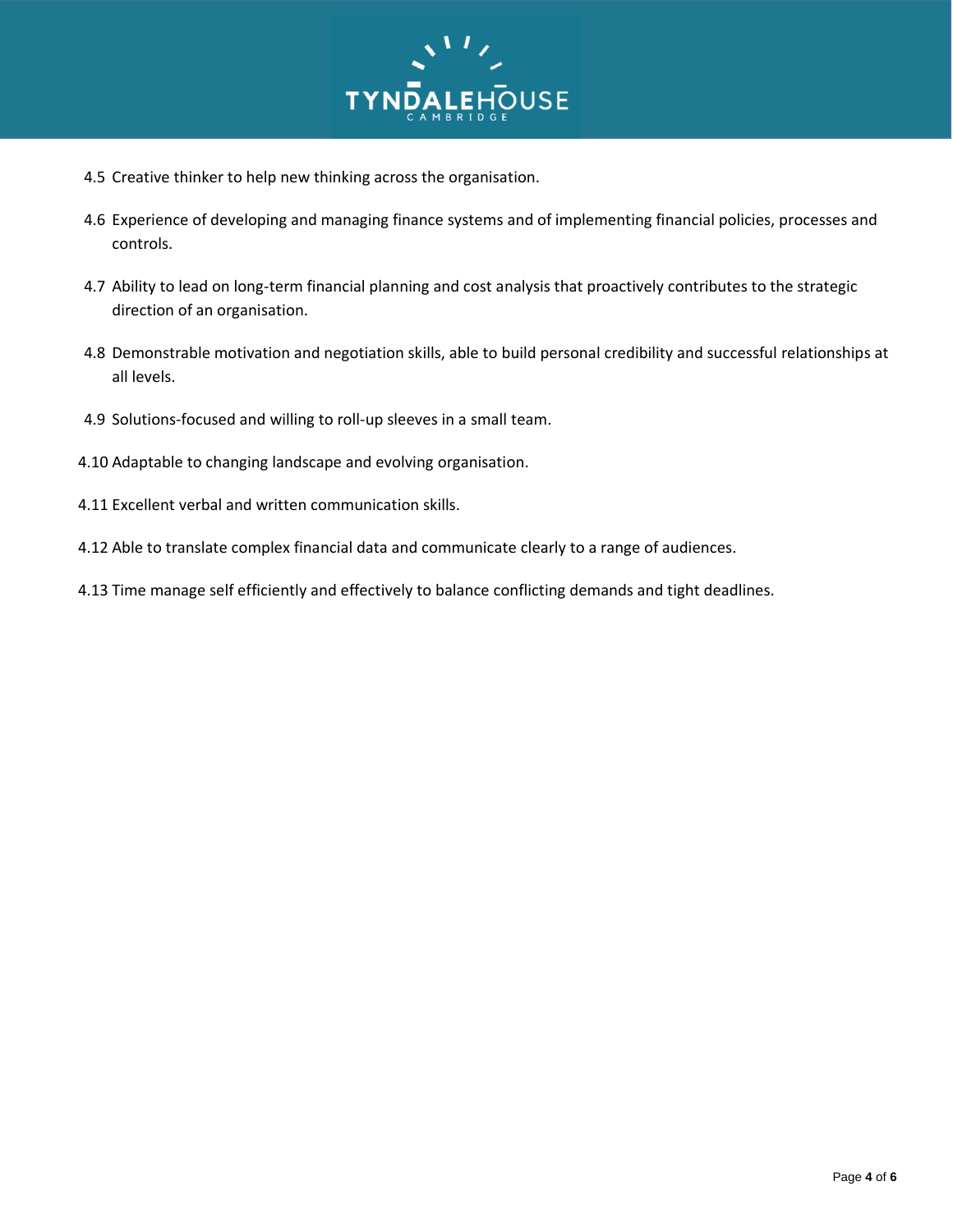

# **Person Specification:**

| <b>Criteria</b>                | <b>Essential</b>                                                                                                                                                                                                                                                                                                                                                                                                                                                                                                                                                                                                                      | <b>Desirable</b>            |
|--------------------------------|---------------------------------------------------------------------------------------------------------------------------------------------------------------------------------------------------------------------------------------------------------------------------------------------------------------------------------------------------------------------------------------------------------------------------------------------------------------------------------------------------------------------------------------------------------------------------------------------------------------------------------------|-----------------------------|
| Identity                       | The appointee will be a committed Christian with an active membership<br>of a recognised church.<br>Willing to affirm the Basis of Faith of Tyndale House and its ethos<br>statement.                                                                                                                                                                                                                                                                                                                                                                                                                                                 |                             |
| Skills / Abilities             | Strong working knowledge / experience with accounting systems.<br>Skilled with M/S Excel and financial modelling.<br>Financial management across all aspects of a charity or comparable<br>organisation.<br>Managing complex sets of accounts and specifically accounts with<br>multiple funding sources.<br>Setting annual budget forecasts, monitoring and reporting on these and<br>delivering annual audit information.                                                                                                                                                                                                           | Experience with Quickbooks. |
| Experience<br>and<br>Knowledge | Third-sector financial management including charity accounting,<br>particularly restricted and unrestricted funding, audit experience and<br>governance specific to the charity sector.<br>Budgeting and reporting to Board.<br>Management of accounts with multiple funding sources including both<br>restricted and unrestricted sources.<br>Management and reporting on complex financial models.<br>Oversight of financial activity relating to cash flow, grants, investments,<br>and other transactions.<br>Technical knowledge and working experience with VAT and PAYE<br>matters.<br>GDPR and relevant financial compliance. |                             |